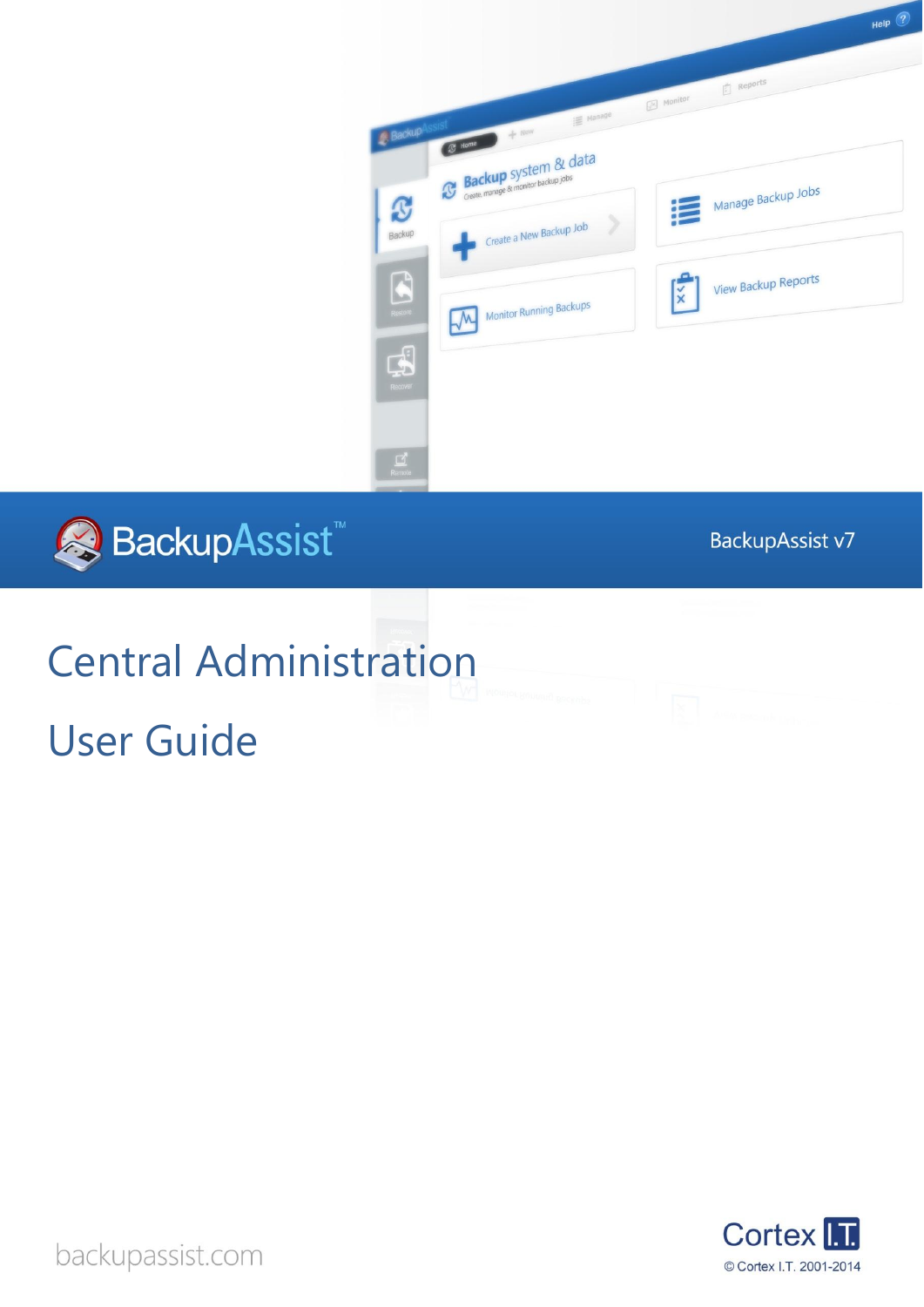## **Contents**

| $\mathbf{1}$ . |  |
|----------------|--|
|                |  |
|                |  |
| 2.             |  |
| 3.             |  |
|                |  |
|                |  |
|                |  |
|                |  |
|                |  |
| 4.             |  |
|                |  |
|                |  |
|                |  |
|                |  |
| 5.             |  |
| 6.             |  |
|                |  |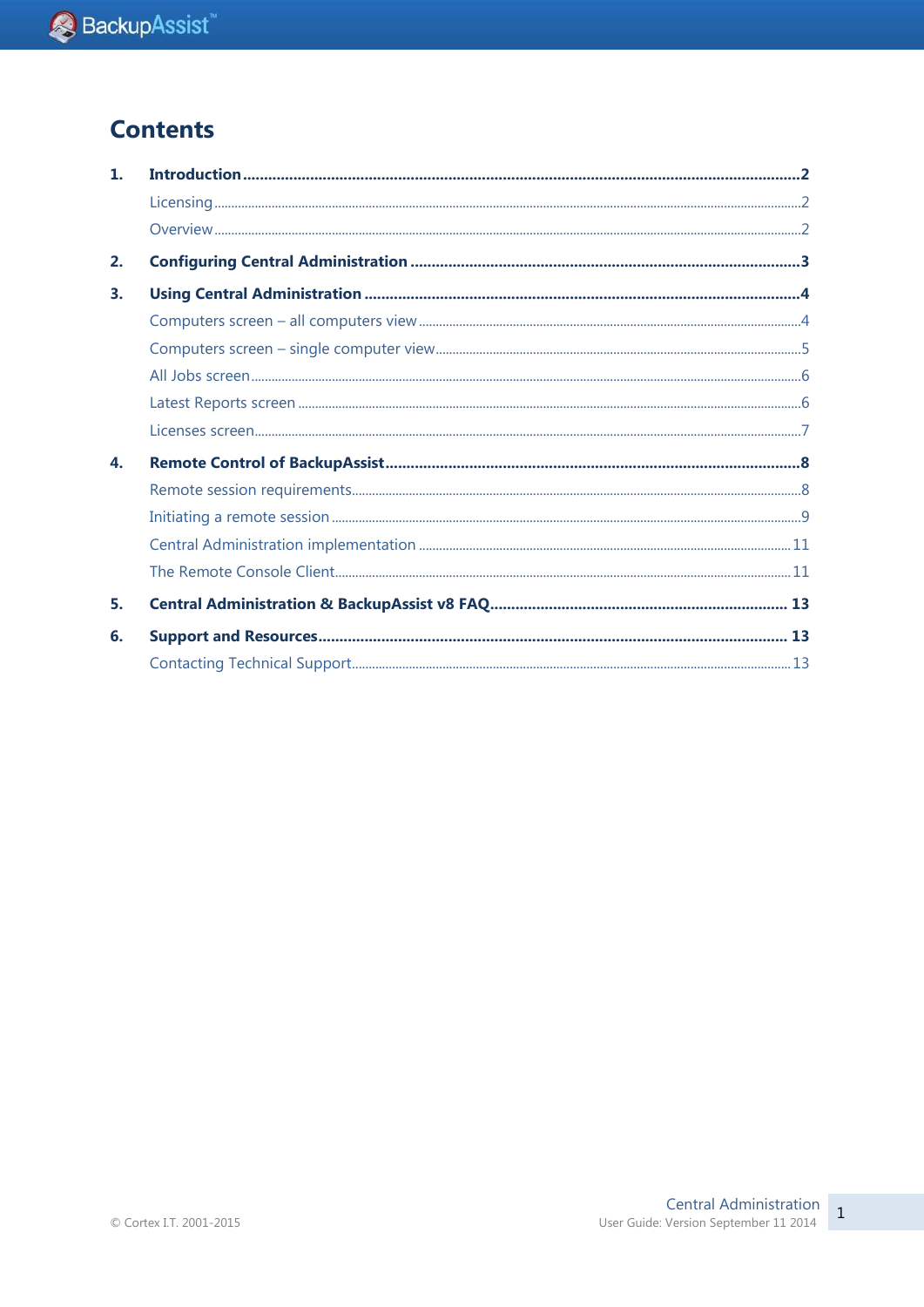## 1. Introduction

### BackupAssist7



Restore

Recover

BackupAssist **Central Administration** allows you to securely manage your BackupAssist installations from a web console, within your local area network (LAN).

Central Administration includes two powerful tools to remotely administer your backup solution:

- The Central Administration *console* is a web interface from which you can enable, disable, start, stop and monitor all backup jobs on your LAN.
- The *console* can also be used to start a *remote session* to any BackupAssist installation on your LAN. The session provides access to:
	- The *Backup* tab so you can create and modify your backup jobs
	- The *Settings* tab so you can modify your BackupAssist settings.
	- The *Restore* tab so you can run the BackupAssist, SQL and Hyper-V Granular Restore tools.

## Licensing

BackupAssist Central Administration is included with every installation of BackupAssist. Please contact your local BackupAssist reseller or distributor for pricing information, or visit [www.BackupAssist.com.](http://www.backupassist.com/)

For instructions on how to activate / deactivate license keys, visit out [Licensing BackupAssist page.](http://www.backupassist.com/education/whitepapers/licensing_backupassist.html)

### **Overview**

To be remotely managed, a BackupAssist installation must have Central Administration enabled and configured under the *Remote* tab. The configurations include a URL that is used to open the Central Administration console in a web browser. You only need to select the URL of one of your Central Administration enabled computers, and it will in turn connect to the other BackupAssist installations.

- The computer you run the web console from, is called the *client* computer.
- The computer whose URL you use is called the *host* computer.

The other computers (BackupAssist installations) are added to the host computer using the Central Administration console. These computers are called *nodes*. The host computer will remember and authenticate the computers that have been added to the console. For that reason, it is recommended that you choose one computer to be your host computer and use it every the time.

When you use the Central Administration web console to start a *remote session*, the host computer (whose URL you are using) will transfer the configuration file required to open the connection. You will then communicate directly with the node computer you have opened the remote session to.

In summary: you do not connect to the Central Administration URL for each BackupAssist installation that you want to administer. You choose one host and it will act as a proxy to the other computers, when you add the other computers to the Central Administration console's interface.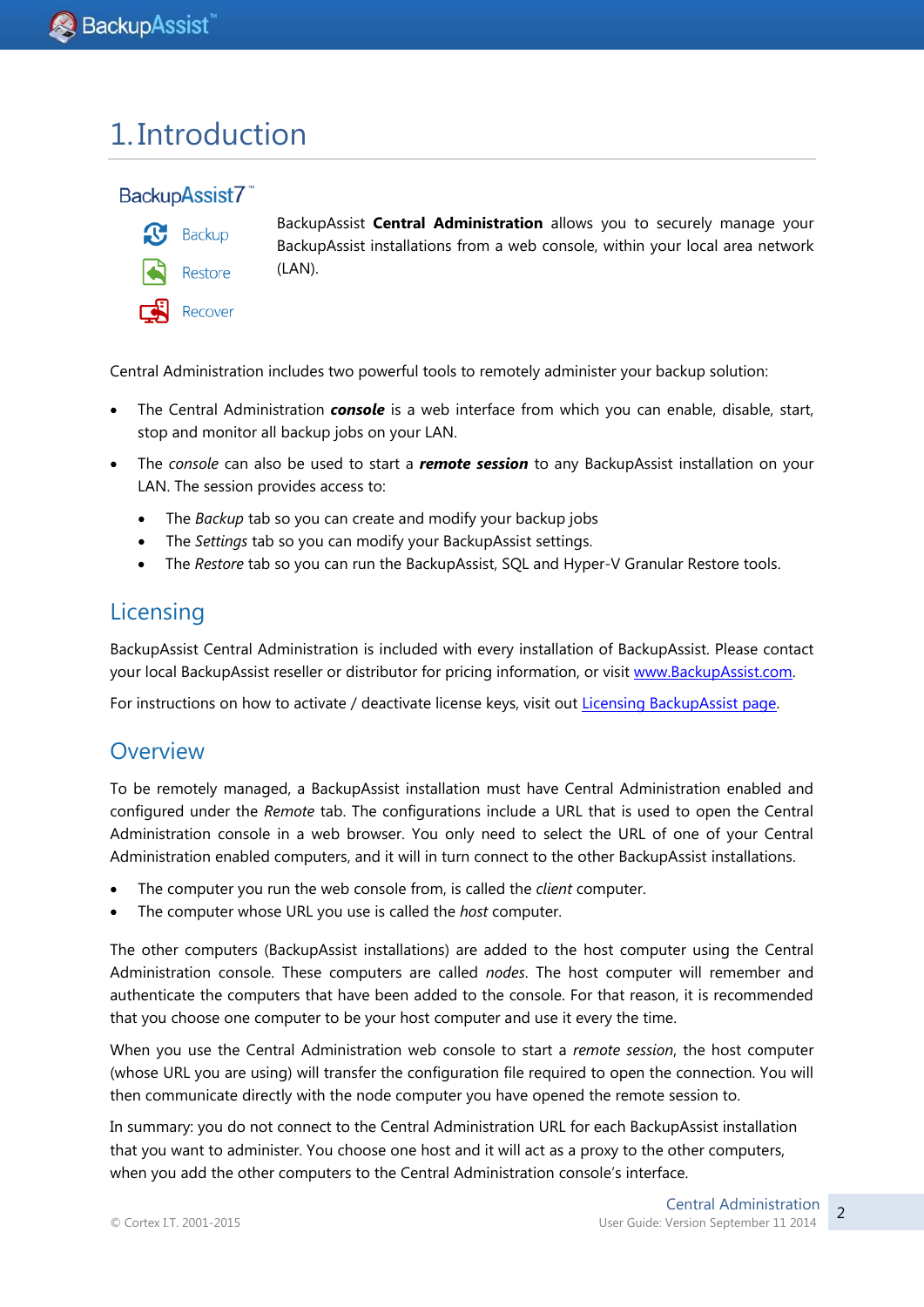## <span id="page-3-0"></span>2.Configuring Central Administration

This section explains how to enable and configure **Central Administration**, and the settings that are available. To enable Central Administration:

- 1. Start BackupAssist.
- 2. Select the **Remote** tab, and then select **Central Administration Setup**.

| <b>Central administration settings</b><br>Set up BackupAssist Central Administration web service | <b>Backup</b> Assist                 |
|--------------------------------------------------------------------------------------------------|--------------------------------------|
| T Enable central administration<br>Allow administration of this computer using a web browser     |                                      |
| HTTP port:                                                                                       | 8464                                 |
| Use HTTPS<br>Select Certificate                                                                  |                                      |
| Create remote administrator                                                                      |                                      |
| Username:                                                                                        | ri                                   |
| Password:                                                                                        | ********                             |
| Re-enter password:                                                                               | ********                             |
| Computer label:                                                                                  | WS-RT                                |
| Computer ID:                                                                                     | 402de541-1174-4861-b1bd-13f74d54b964 |
| Open in browser:                                                                                 | http://WS-RiCortexIT.local:8464/     |
| T Enable remote console access                                                                   |                                      |
| Remote access port:                                                                              | 9120                                 |
| Open ports in Windows Firewall (recommended)                                                     | OK<br>Cancel                         |
|                                                                                                  |                                      |

**Figure 1: Central Administration Setup**

- 3. Tick **Enable Central Administration:** For security reasons, Central Administration access is not enabled by default.
- 4. **HTTP port:** The web connection uses the default port 8464 and is configurable.

**HTTPS** provides a secure socket connection when you launch Central Administration in your web browser. To use HTTPS, you need a digital SSL Certificate, which your network's Systems Administrator will have to generate and configure. This is a technical process that requires an understanding of your local network, server and internet provider.

- 5. **Create remote administrator:** Use these fields to create a login for the Central Administration console. These credentials are used internally by BackupAssist, and they are not associated with any user account on the local machine or on any domain.
- 6. **Open in browser:** This is the URL that can be used to open the Central Administration console.
- 7. Tick, **Enable remote console access**. This option allows your BackupAssist console to be remotely accessed across your local area network.

The option, **Open ports on the Windows Firewall,** will be selected and should remain checked. This will allow communication between the web browser and the host machine.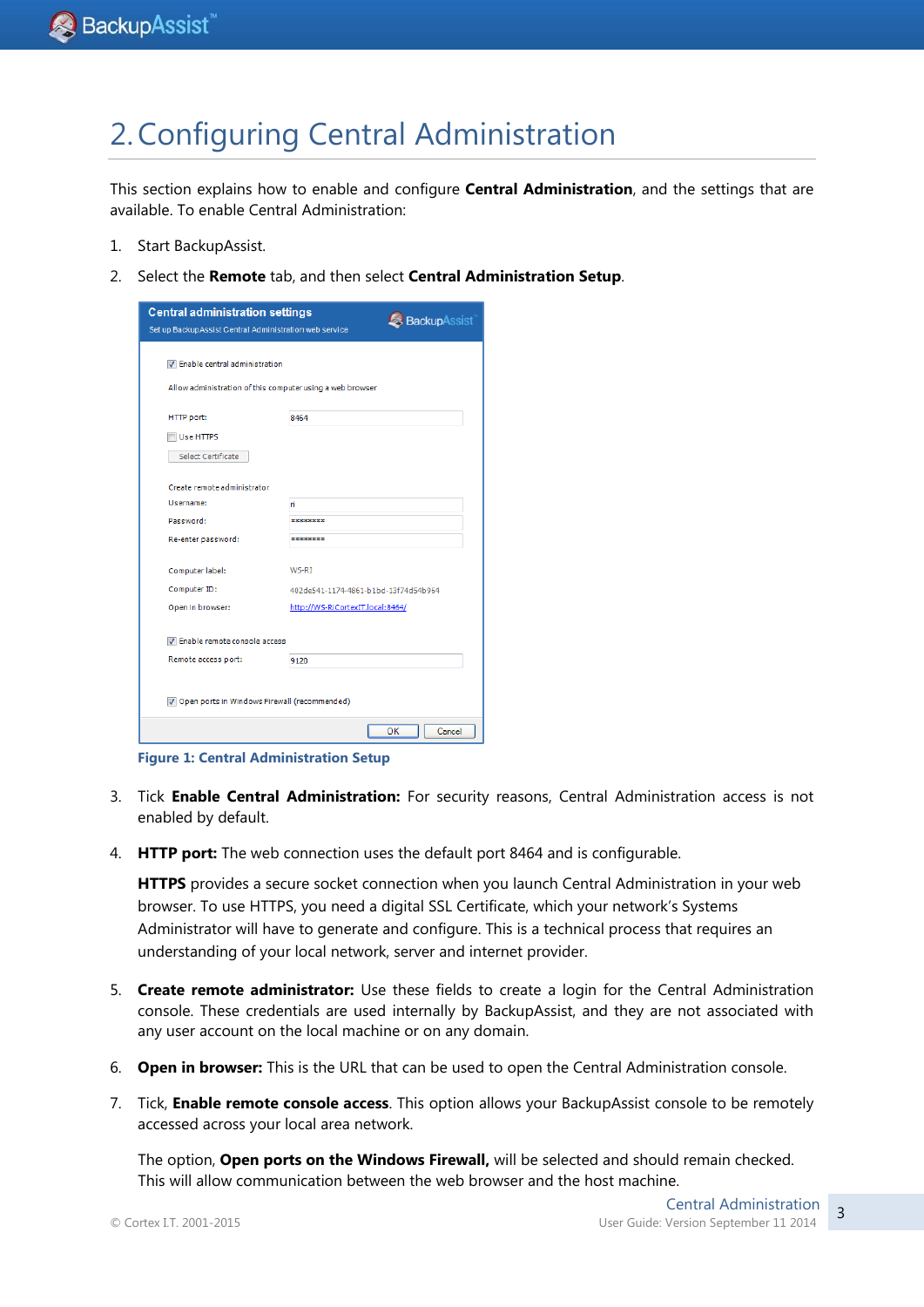## <span id="page-4-1"></span>3.Using Central Administration

<span id="page-4-0"></span>Once Central Administration is enabled on a computer, you will be able to access it from anywhere on your local area network using a web browser. To open the Central Administration console:

1. Type the URL (the **Open in Browser** URL setting), of the BackupAssist installation that you are going to use as the host, into your web browser. This link should be saved as a favorite.

Alternatively, if you have BackupAssist installed on the computer that you are running the console from, you can open the BackupAssist **Remote** tab and select **Launch Central Administration.**

2. Sign in with the credentials created the in *Central Administration Setup* screen.

### Computers screen – all computers view

The default view when you use the Central Administration console is a list of all managed computers. To view and administer a computer, you need to add it to the console. The host computer you have connected to will remember the node computers that you add.

- Each machine added must have the *Central Administration Setup* screen configured.
- Only installations of BackupAssist v7 can be managed using Central Administration.

|                     | BackupAssist Central Administration                                   |                                          |                 |                              | <b>A</b> Welcome             |  |
|---------------------|-----------------------------------------------------------------------|------------------------------------------|-----------------|------------------------------|------------------------------|--|
| ⊣<br>Computers      | ≣<br>All Jobs                                                         | <b>Jail</b><br>Latest Reports            | . .<br>Licenses | $\binom{2}{2}$<br><b>FAQ</b> | $\Box$<br><b>Help Videos</b> |  |
|                     |                                                                       |                                          |                 |                              |                              |  |
| Computers<br>ᆔ      |                                                                       |                                          |                 |                              |                              |  |
| Add New<br>Computer | Edit Access Remove Open BackupAssist Console Refresh<br><b>Status</b> | <b>Last Contacted</b>                    |                 |                              |                              |  |
|                     |                                                                       |                                          |                 |                              |                              |  |
| DEV-HV-2012         | Ok                                                                    |                                          |                 |                              |                              |  |
| WS-RI               | Ok                                                                    | 8/03/2013 11:59 am<br>8/03/2013 11:59 am |                 |                              |                              |  |

**Figure 2: Central Administration web console – main screen**

To add additional BackupAssist installs / machines to Central Administration:

- 1. Click **Add New,** and the **Add new Computer** dialogue box will appear.
- 2. Enter the credentials that were created locally on that machine.

After adding the machine, it will appear in the managed computers list. It will also be included in the consolidated reporting and licensing sections. Use the drop down list at the end of any column, to modify what columns are displayed.

If you select **Open BackupAssist Console**, you will start a remote session to that computer's BackupAssist installation. See the, [Remote Control of BackupAssist](#page-8-0) section, for how to use this feature.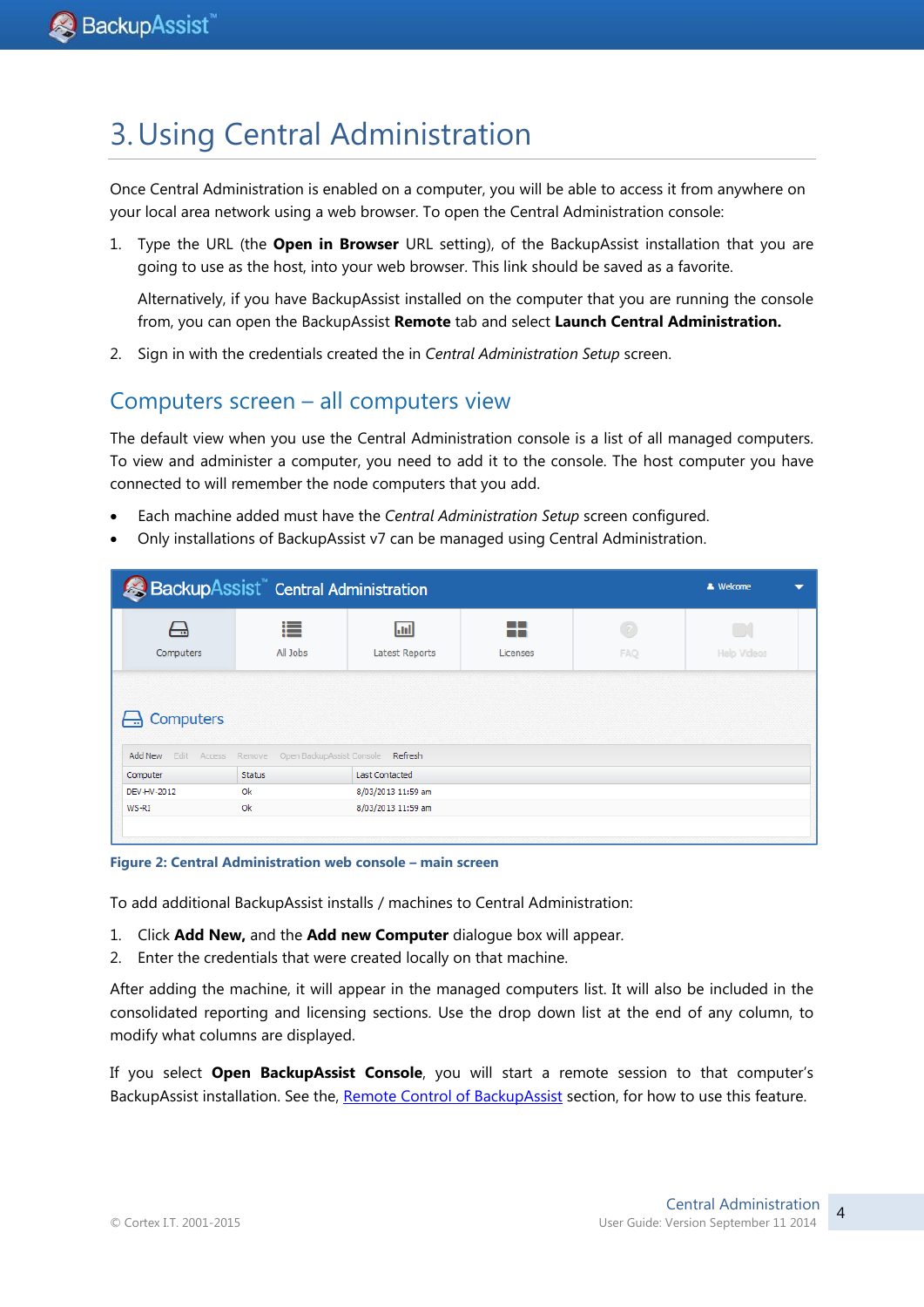### Computers screen – single computer view

If you select **Access**, or double-click a computer, the BackupAssist and system information for that computer will be displayed within the following tabs: *Manage, Reports*, *System Info*, *Support* and *License*. Below are descriptions for each of these tabs:

- **Manage**: This tab will display all of the backup jobs on the selected machine. The following menu items are available to administer the backup jobs:
	- **Edit:** This option will initiate a BackupAssist remote console session. See the, Remote Control [of BackupAssist](#page-8-0) section for more information on this feature.
	- *Enable job & Disable job*: Available for each selected backup job on the machine.
	- *View Reports*: Provides a summary of past backup reports. Each report listed can be opened.
	- *Run Job* & *Cancel Job*: To interactively start and stop a backup job.
	- *Launch Job Monitor*: Displays a summary of the last backup job run. This window will automatically open when **Run Job** is selected and display the job's progress in real-time.
	- *Refresh*: The backup jobs displayed and their status is automatically updated. Selecting *Refresh* will force an immediate update.

| BackupAssist" Central Administration<br>& Welcome<br>┳                                                                                                                   |                                    |             |                                  |                        |                    |                     |                 |                       |
|--------------------------------------------------------------------------------------------------------------------------------------------------------------------------|------------------------------------|-------------|----------------------------------|------------------------|--------------------|---------------------|-----------------|-----------------------|
| −≖                                                                                                                                                                       | ≔                                  |             | lad                              |                        | - -<br>- 1         | $\overline{z}$      |                 |                       |
| Computers                                                                                                                                                                | All Jobs                           |             | <b>Latest Reports</b>            |                        | Licenses           | <b>FAO</b>          |                 | Help Videos           |
| Computers $\gg$ WS-RI<br>這 Manage                                                                                                                                        | Reports                            | System Info | $\Box$ Support                   | Q <sub>e</sub> License |                    |                     |                 |                       |
| Enable Job                                                                                                                                                               | Disable Job<br><b>View Reports</b> | Run Job     | Launch Job Monitor<br>Cancel Job |                        | Refresh            |                     |                 |                       |
|                                                                                                                                                                          | Engine                             | Destination | <b>Rotation Scheme</b>           | Last Backup            | Started            | Duration            | Next Backup     | <b>Current Status</b> |
|                                                                                                                                                                          | n                                  | œ           | Most recent full                 |                        |                    | 0s                  | Disabled        | <b>Not Running</b>    |
|                                                                                                                                                                          | 罓                                  | n           | Daily                            |                        |                    | 0s                  | Disabled        | <b>Not Running</b>    |
| Edit                                                                                                                                                                     |                                    |             | Professional                     |                        |                    | 0s                  | Disabled        | <b>Not Running</b>    |
|                                                                                                                                                                          | 同                                  | г           | Grandfather-father-              | Running                | 8/03/2013 12:03 pm | 0s                  | <b>Disabled</b> | $\Omega$ Running      |
|                                                                                                                                                                          |                                    | ₫           | Mirror (1:1 copy)                | Δ                      | 27/02/2013 1:04 pm | 26s                 | <b>Disabled</b> | <b>Not Running</b>    |
| Job.<br>Archive to Tape<br>Exchange mailbox<br>Exchange Server backup<br>File Archiving - Local Directory<br>File Protection - Network Location<br>File Protection - RDX |                                    | ⊖           | Daily rotating full              | ☎                      | 8/03/2013 10:01 am | 0s                  | Disabled        | <b>Not Running</b>    |
| File Protection - RSync backup                                                                                                                                           | ٦                                  | ⋒           | Mirror (1:1 copy)                | ☎                      | 27/02/2013 1:12 pm | 50 <sub>m</sub> 40s | Disabled        | <b>Not Running</b>    |
| File Protection local                                                                                                                                                    | ٦                                  | r           | Grandfather-father-              | $\checkmark$           | 27/02/2013 1:05 pm | 13s                 | Disabled        | <b>Not Running</b>    |

**Figure 3: Central Administration console – Computers > Manage selected computer**

- **Reports**: This tab lists all reports, for all backup jobs, that have been run on the selected machine. Select *view* or double click the report to display its contents.
- **System info**: This tab will display system information such as the operating system and BackupAssist version installed on the selected machine.
- **Support**: This tab allows you to send an email with a diagnostic file from the selected machine to BackupAssist support.
- **License**: This tab displays the status of the BackupAssist license, and add-on licenses, for the selected computer's installation of BackupAssist.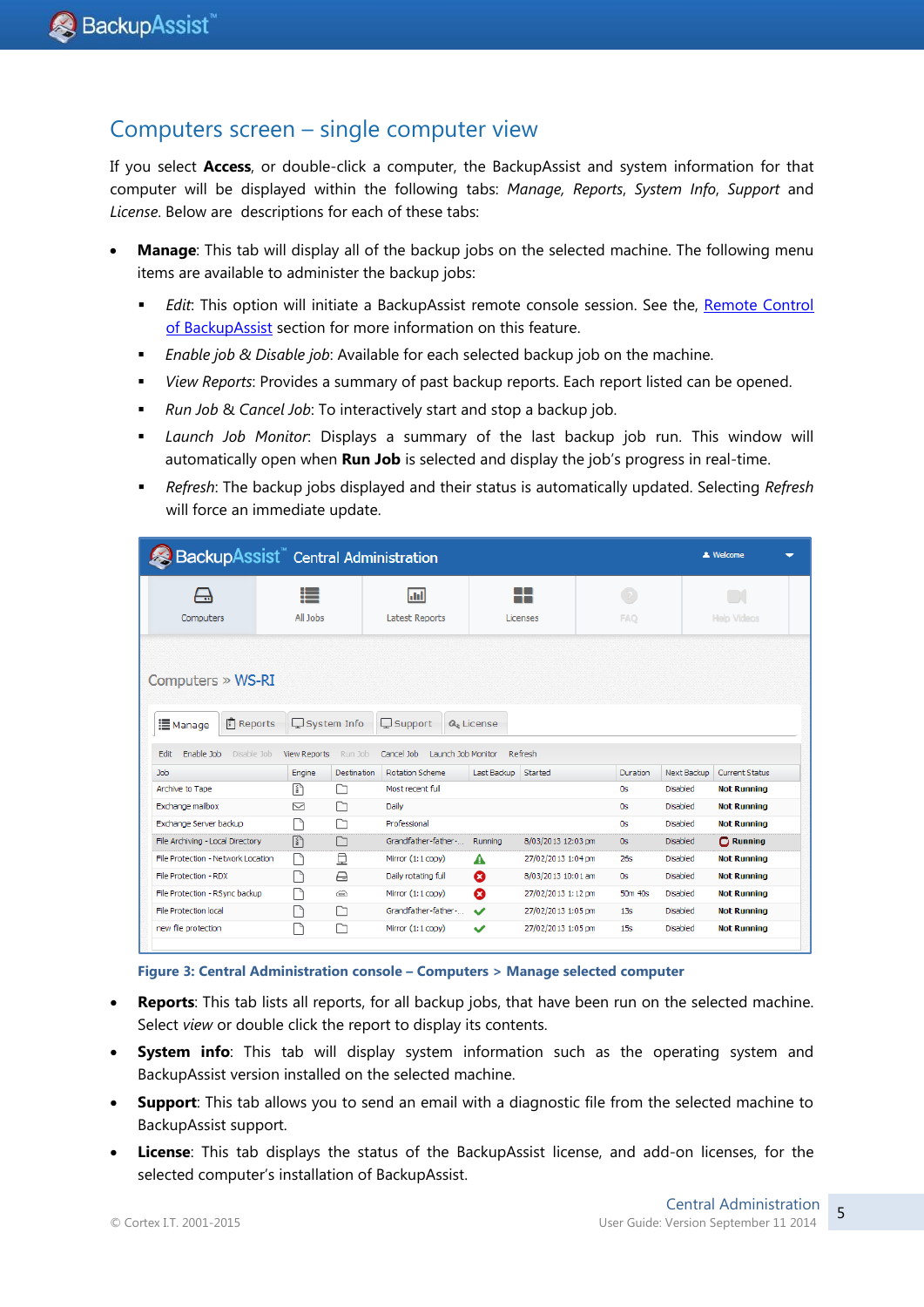### All Jobs screen

This screen displays a list of all backup jobs on all machines connected to the Central Administration console. From this single interface, all backup jobs on your LAN can be run and monitored.

The following menu selections are available to administer these backup jobs:

- *Edit*: This option will initiate a BackupAssist remote console session. See the, [Remote Control of](#page-8-0)  [BackupAssist](#page-8-0) section for more information on this feature.
- *Enable job & Disable job*: Available for each selected backup job on the machine.
- *View Reports*: Provides a summary of past backup reports. Each report listed can be opened.
- *Run Job* & *Cancel Job*: To interactively start and stop a backup job.
- *Launch Job Monitor*: Displays a summary of the last backup job run. This window will automatically open when **Run Job** is selected and display the job's progress in real-time.
- *Refresh*: The backup jobs displayed and their status is automatically updated. Selecting *Refresh* will force an immediate update.

| BackupAssist Central Administration<br><b>A</b> Welcome<br>$\overline{\phantom{a}}$ |                                                                   |        |                                      |                                   |                        |                          |                 |                       |  |
|-------------------------------------------------------------------------------------|-------------------------------------------------------------------|--------|--------------------------------------|-----------------------------------|------------------------|--------------------------|-----------------|-----------------------|--|
| ⊢⊶<br>Computers                                                                     | 這<br>All Jobs                                                     |        | $ $ and $ $<br><b>Latest Reports</b> |                                   | - 1<br>- -<br>Licenses | $\sqrt{2}$<br><b>FAO</b> |                 | Help Videos           |  |
| Enable Job<br>Edit                                                                  | <b>EXAIL</b> Jobs<br>View all jobs across all monitored computers |        |                                      |                                   |                        |                          |                 |                       |  |
| Computer                                                                            | Disable Job<br><b>View Reports</b><br>Run Job<br>Job              | Engine | Cancel Job<br>Destination            | Launch Job Monitor<br>Last Backup | Refresh<br>Started     | Duration                 | Next Backup     | <b>Current Status</b> |  |
| WS-RI                                                                               | File Archiving - Local Directory                                  | 团      |                                      | $\checkmark$                      | 8/03/2013 12:03 pm     | <b>16s</b>               | Disabled        | <b>Not Running</b>    |  |
| WS-RI                                                                               | File Protection local                                             |        |                                      | ✓                                 | 27/02/2013 1:05 pm     | 13s                      | <b>Disabled</b> | <b>Not Running</b>    |  |
| DEV-HV-2012                                                                         | file rep test                                                     |        |                                      | ✓                                 | 7/03/2013 10:00 pm     | $1m$ $27s$               | 8/03/2013       | <b>Not Running</b>    |  |
| DEV-HV-2012                                                                         | VSS SMB3 test                                                     |        | □                                    | $\checkmark$                      | 7/03/2013 10:02 pm     | 16s                      | 8/03/2013       | <b>Not Running</b>    |  |
| WS-RI                                                                               | Exchange Server backup                                            |        |                                      |                                   |                        | 0s                       | Disabled        | <b>Not Running</b>    |  |
| WS-RI                                                                               | new file protection                                               |        |                                      | Running                           | 8/03/2013 12:05 pm     | 0s                       | Disabled        | $\Omega$ Running      |  |
| WS-RI                                                                               | SOL backup                                                        | 9      |                                      |                                   |                        | 0s                       | Disabled        | <b>Not Running</b>    |  |
| WS-RI                                                                               | File Protection - Network Location                                |        | ₽                                    | А                                 | 27/02/2013 1:04 pm     | 26s                      | Disabled        | <b>Not Running</b>    |  |
|                                                                                     |                                                                   |        |                                      |                                   |                        |                          |                 |                       |  |

**Figure 4: Central Administration console - All Jobs**

### Latest Reports screen

This screen displays the backup reports of all machines connected to the Central Administration console. From this single interface, the reports for all installations of BackupAssist on your LAN can be viewed and sorted in one place.

Each report is listed with the date it was generated, the name of the backup job, the name of the computer the backup job ran on, the label of the media used and the result of the backup job.

Selecting each column will sort the list by that column.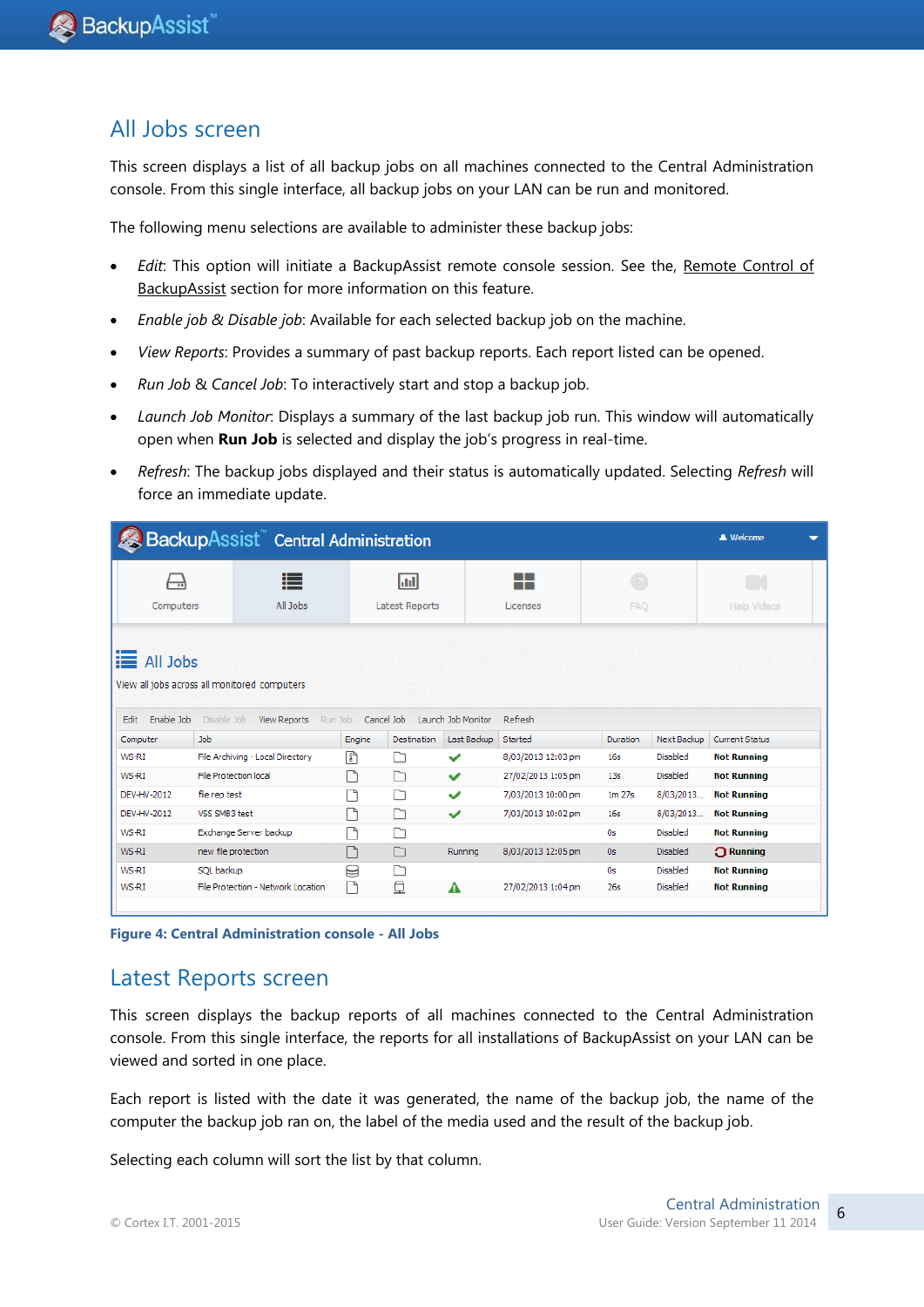| BackupAssist Central Administration<br><b>A</b> Welcome                                              |               |                                    |                        |          |                    |  |  |  |
|------------------------------------------------------------------------------------------------------|---------------|------------------------------------|------------------------|----------|--------------------|--|--|--|
| - 77<br>Computers                                                                                    | 這<br>All Jobs | .nll<br>Latest Reports             | - 1<br>- 1<br>Licenses | 7<br>FAO | <b>Help Videos</b> |  |  |  |
| <b>III</b> Latest Reports<br>View the most recent report for each job across all monitored computers |               |                                    |                        |          |                    |  |  |  |
|                                                                                                      |               |                                    |                        |          |                    |  |  |  |
| View                                                                                                 |               |                                    |                        |          |                    |  |  |  |
| Date                                                                                                 | Computer      | Job                                | Label                  |          | Status $\sim$      |  |  |  |
| 8/03/2013 12:05 pm                                                                                   | WS-RI         | new file protection                | Mirror                 |          | $\checkmark$       |  |  |  |
| 8/03/2013 12:03 pm                                                                                   | WS-RI         | File Archiving - Local Directory   | Friday                 |          | $\checkmark$       |  |  |  |
| 27/02/2013 1:05 pm                                                                                   | WS-RT         | File Protection local              | Wednesday              |          | $\checkmark$       |  |  |  |
| 7/03/2013 10:02 pm                                                                                   | DEV-HV-2012   | VSS SMB3 test                      | Mirror                 |          | $\checkmark$       |  |  |  |
| 7/03/2013 10:00 pm                                                                                   | DEV-HV-2012   | file rep test                      | Mirror                 |          | $\checkmark$       |  |  |  |
| 27/02/2013 1:04 pm                                                                                   | WS-RT         | File Protection - Network Location | Mirror                 |          | Α                  |  |  |  |
| 8/03/2013 10:01 am                                                                                   | WS-RI         | File Protection - RDX              | Daily 2                |          | ೞ                  |  |  |  |

**Figure 5: Central Administration console - Latest Reports**

**View**: If you select a backup job and click *View*, the backup report will open. You can also open the backup report by double-clicking on the report.

### Licenses screen

This screen displays the status of ALL BackupAssist licenses on you LAN, by machine, for each machine connected to the Central Administration console.

|                 | BackupAssist <sup>"</sup> Central Administration<br><b>A</b> Welcome<br>▼                                                                              |                     |                                           |                                          |                                        |                                     |                                           |  |  |  |
|-----------------|--------------------------------------------------------------------------------------------------------------------------------------------------------|---------------------|-------------------------------------------|------------------------------------------|----------------------------------------|-------------------------------------|-------------------------------------------|--|--|--|
|                 | 這<br>a Bi<br>$\Box$<br>$ $ , $ $<br>$\mathbb{Z}$<br>−∷<br><b>Bill Car</b><br>All Jobs<br>Latest Reports<br>FAO<br>Computers<br>Licenses<br>Halp Videos |                     |                                           |                                          |                                        |                                     |                                           |  |  |  |
|                 | <b>License Summary</b><br>View license status across all monitored computers                                                                           |                     |                                           |                                          |                                        |                                     |                                           |  |  |  |
| <b>COMPUTER</b> | <b>BACKUPASSIST</b><br><b>VERSION</b>                                                                                                                  | <b>BACKUPASSIST</b> | <b>NATIVE SQL SERVER</b><br><b>BACKUP</b> | <b>EXCHANGE MAILBOX</b><br><b>BACKUP</b> | <b>RSYNC INTERNET</b><br><b>BACKUP</b> | <b>ZIP BACKUP TO</b><br><b>TAPE</b> | <b>HYPER-V GRANULAR</b><br><b>RESTORE</b> |  |  |  |
| WS-RI           | 7.0.0                                                                                                                                                  | 12 days left        | 12 days left                              | 12 days left                             | 12 days left                           | 12 days left                        | 12 days left                              |  |  |  |
| DEV-HV-<br>2012 | 7.0.0                                                                                                                                                  | 9 days left         | 9 days left                               | 9 days left                              | 9 days left                            | 9 days left                         | 9 days left                               |  |  |  |

**Figure 6: Central Administration console – Licenses**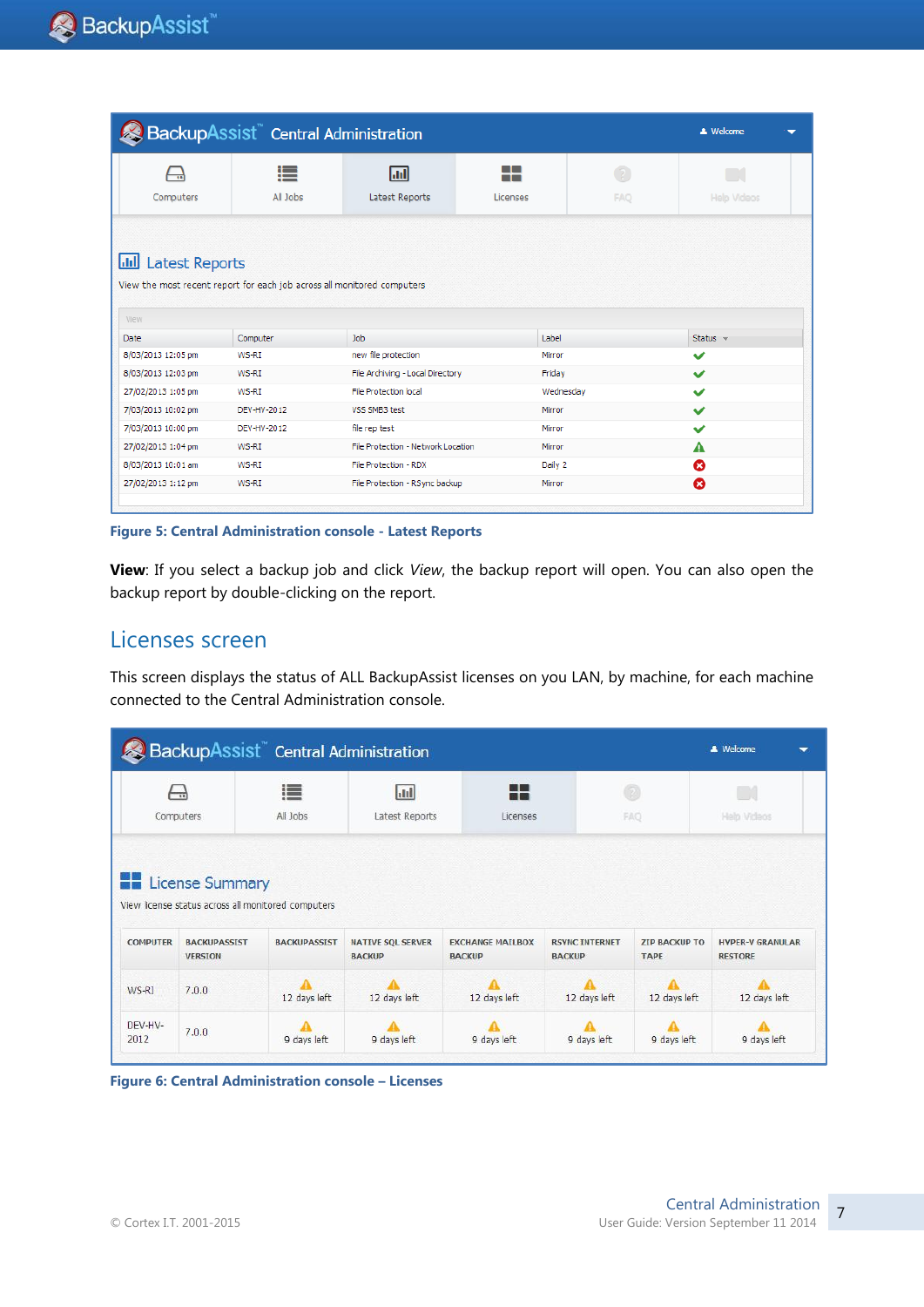## <span id="page-8-0"></span>4.Remote Control of BackupAssist

Central Administration can be used to open a remote BackupAssist session on another computer. The session will give you access to:

- The *Backup* tab so you can create and modify your backup jobs.
- The *Settings* tab so you can modify your BackupAssist settings.
- The *Restore* tab to run the *BackupAssist Restore Console*, the *SQL Restore* tool the *Hyper-V Granular Restore* tool.

## Remote session requirements

Below are the requirements of both the local client computer that you are running the Central Administration console from, and the computer that you are opening the remote session to.

 The Central Administration console must have the computer that you are opening the remote session to, added to it.

See the section [Managing Computers,](#page-4-0) for instructions.

 The client computer that you are running the Central Administration console from must have **BackupAssist** or the BackupAssist **Remote Console Client** installed. If neither is installed, you will be prompted to download and install the Remote Console Client, before you can start the remote session.

The **Remote Console Client** can be downloaded for free from the [BackupAssist downloads page.](http://www.backupassist.com/BackupAssist/download.php)  It enables a computer without BackupAssist installed to open a remote session and manage computers that do have BackupAssist installed.

- The client computer running the Central Administration console must be on the same local area network (LAN) as the node computer (BackupAssist installation) that it is connecting to. This is because the remote session looks for computers on the local subnet.
- Only installations of BackupAssist v7 or later can be managed using Central Administration.
- Each BackupAssist installation must have the *Central Administration Setup* configured locally under the BackupAssist *Settings Tab*. See [Configuring Central Administration](#page-3-0) for instructions.

|                           | BackupAssist" Central Administration |                               |                    |                       | & Welcome               | ┳ |
|---------------------------|--------------------------------------|-------------------------------|--------------------|-----------------------|-------------------------|---|
| −⊶<br>Computers           | ⊫<br>All Jobs                        | [Jul<br><b>Latest Reports</b> | n di<br>Licenses   | Ø<br><b>FAQ</b>       | K<br><b>Help Videos</b> |   |
| Computers                 |                                      |                               |                    |                       |                         |   |
| Edit<br>Add New<br>Access | Open BackupAssist Console<br>Remove  | Refresh                       |                    |                       |                         |   |
| Computer                  | Hostname <sup>®</sup>                | <b>Port</b>                   | Status $\triangle$ | <b>Last Contacted</b> |                         |   |
| <b>CICSV-NODE1</b>        | 192.168.1.201                        | 8464                          | Ok                 | 9/01/2013 3:32 pm     |                         |   |
| WS-RI                     | localhost                            | 8464                          | Ok                 | 9/01/2013 3:32 pm     |                         |   |
|                           |                                      |                               |                    |                       |                         |   |
|                           |                                      |                               |                    |                       |                         |   |
|                           |                                      |                               |                    |                       |                         |   |

**Figure 7: Central Administration - Remote session selection**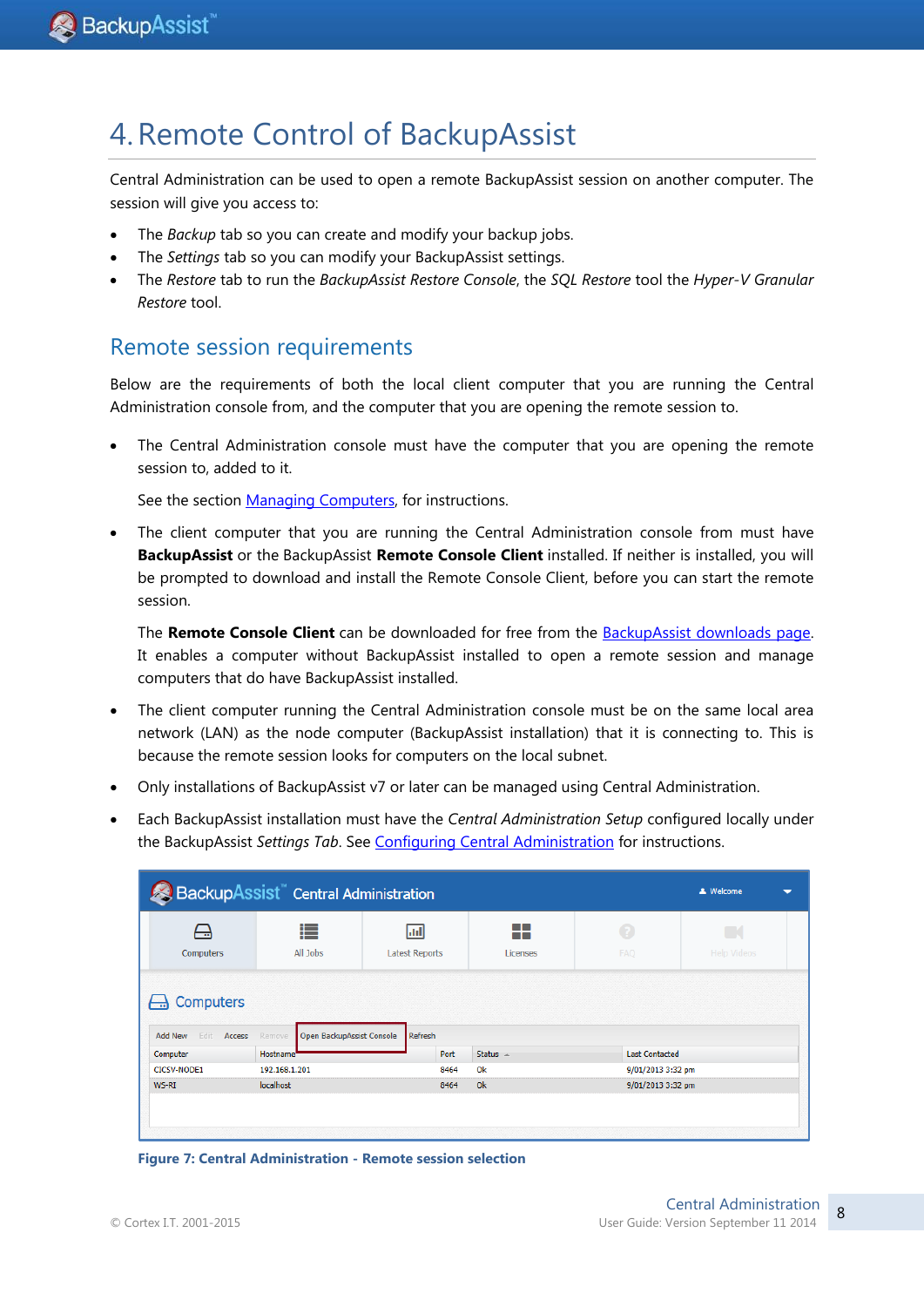## Initiating a remote session

To start a remote BackupAssist session:

1. **Open** the **Central Administration** console, following the steps outlined in the section [Using](#page-4-1)  [Central Administration.](#page-4-1)

The computer initiating the remote session must have BackupAssist or the BackupAssist *Remote Console Client* installed. If neither is installed, you will be able to *Download and Install* the *Remote Console Client* when you start a remote session. The client does not require a BackupAssist licence.

- 2. **Select the computer** that you want to remotely connect to from the Central Administration console's *Computers* screen.
- 3. Select, **Open BackupAssist Console.** If the *Open BackupAssist Console* is greyed out, review the [Central Administration settings.](#page-3-0)
- 4. The first time you start a remote session, a window will open and ask you to confirm that you have *BackupAssist* or the *Remote Console Client* installed.

|                       | BackupAssist" Central Administration                                                                                                                                                                                                                                                              |                          |                    |                 |      | $\triangle$ Welcome $\blacktriangleright$ |
|-----------------------|---------------------------------------------------------------------------------------------------------------------------------------------------------------------------------------------------------------------------------------------------------------------------------------------------|--------------------------|--------------------|-----------------|------|-------------------------------------------|
|                       | $\overline{\cdots}$                                                                                                                                                                                                                                                                               | 這                        | lad                | --<br>--        | (7)  | $\Box$                                    |
|                       | Computers                                                                                                                                                                                                                                                                                         | All Jobs                 | Latest Reports     | <b>Licenses</b> | FAO. | Hela Videos                               |
| <b>Remote Console</b> |                                                                                                                                                                                                                                                                                                   |                          |                    |                 |      |                                           |
|                       | To open the BackupAssist console from a remote machine, the remote client libraries                                                                                                                                                                                                               |                          |                    |                 |      |                                           |
|                       | need to be installed on this computer.                                                                                                                                                                                                                                                            |                          |                    |                 |      |                                           |
|                       | Clicking 'Continue' will download a BAR file, which will open with the BackupAssist<br>remote console client.                                                                                                                                                                                     |                          |                    | Comment         |      |                                           |
|                       | If neither BackupAssist nor the BackupAssist remote console is installed on this machine,<br>select 'Download and install Now' before proceeding. This will download and install<br>the BackupAssist remote console on the local machine. When the installation is<br>complete, click 'Continue'. |                          |                    |                 |      |                                           |
|                       |                                                                                                                                                                                                                                                                                                   | Download and Install Now |                    |                 |      |                                           |
|                       | Remote Access is enabled on this machine. Do not show this message again.                                                                                                                                                                                                                         |                          |                    |                 |      |                                           |
|                       |                                                                                                                                                                                                                                                                                                   |                          | Continue<br>Cancel |                 |      |                                           |

**Figure 8: Remote Console - local client libraries confirmation**

 If you do not have *BackupAssist* or the *Remote Console Client* installed, select **Download and Install Now**. This will download and install the Remote Console Client. Once you have installed this client, you do not need to manually run it.

The Remote Console Client starts automatically when you initiate a remote session using the Central Administration Console. The Remote Console Client is not used to open the Central Administration Console.

- If you have either *BackupAssist* or the *Remote Console Client* installed, select **Continue**.
- Tick the box next to, *Remote Access is enabled on this machine*, if you do not want to see this message again.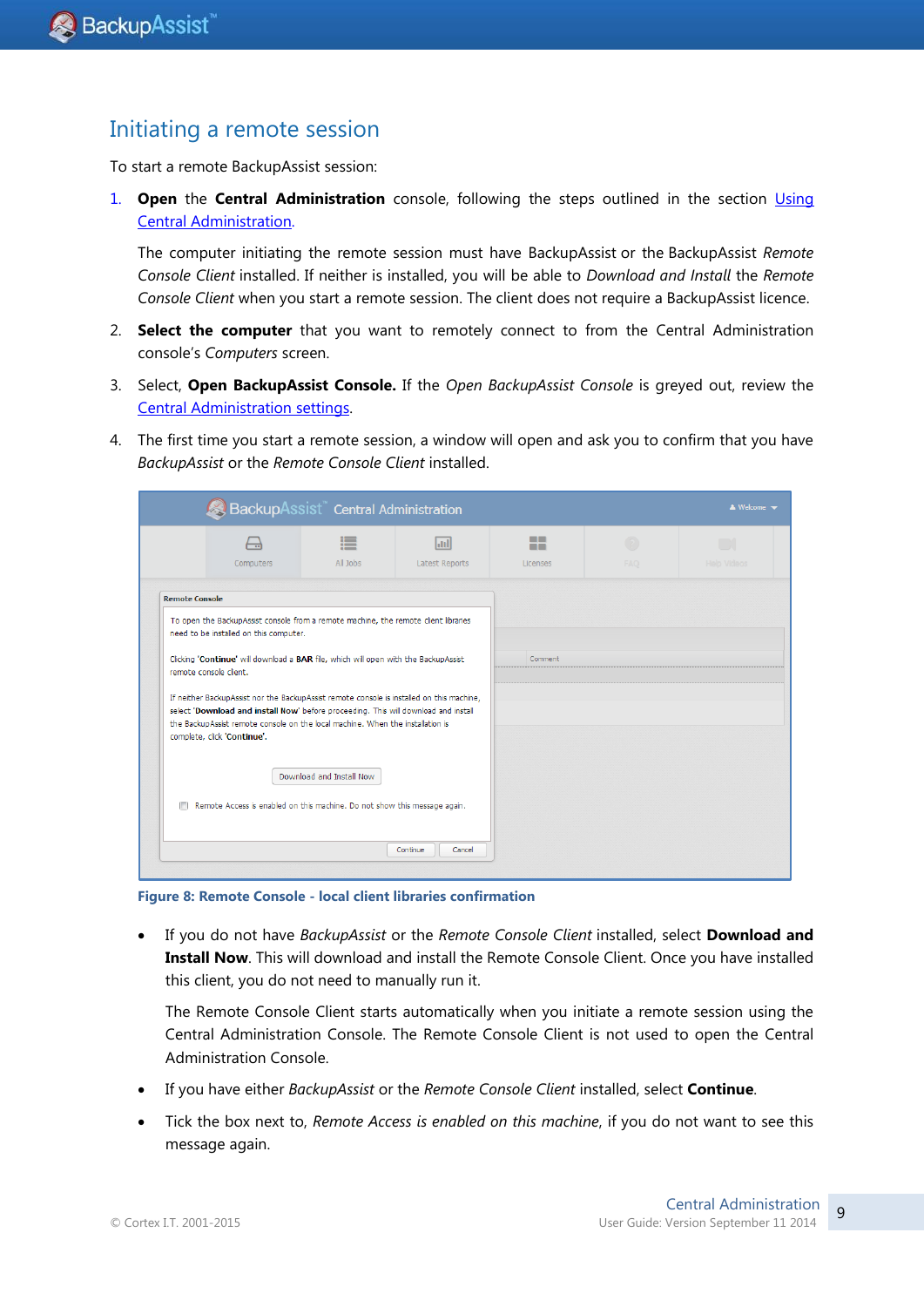- 5. **Receive the connection file.** You will be prompted to confirm a .BAR file download and to open the file. This step will vary with different browser security configurations. The .BAR connection file will be opened using the BARemoteConsole.exe in the local BackupAssist installation directory.
- 6. **Start the remote session.** Once you have opened the .BAR file, a small window will open and initiate a connection. When the connection is ready, the *Status* will display *Connected* and the remote session will start. BackupAssist will open on the local client computer (running the console), but it will be a remote session of the node computer's BackupAssist installation.

The small connection window must be left open while using the remote BackupAssist session. Central Administration authenticates the connection but after period of inactivity re-authentication may be required. The connection window includes a username and password field for this purpose. Use the credentials specified in *Central Administration Setup* on the host computer, if required.

The BackupAssist session will have REMOTE COMPUTER appended to the node computer's name on the title bar. You can access the *Backup, Restore* and *Settings* tabs on the remote BackupAssist installation.



**Figure 9: Remote BackupAssist session**

When you have finished administering the computer, select *File* then *Exit* to end the session.

10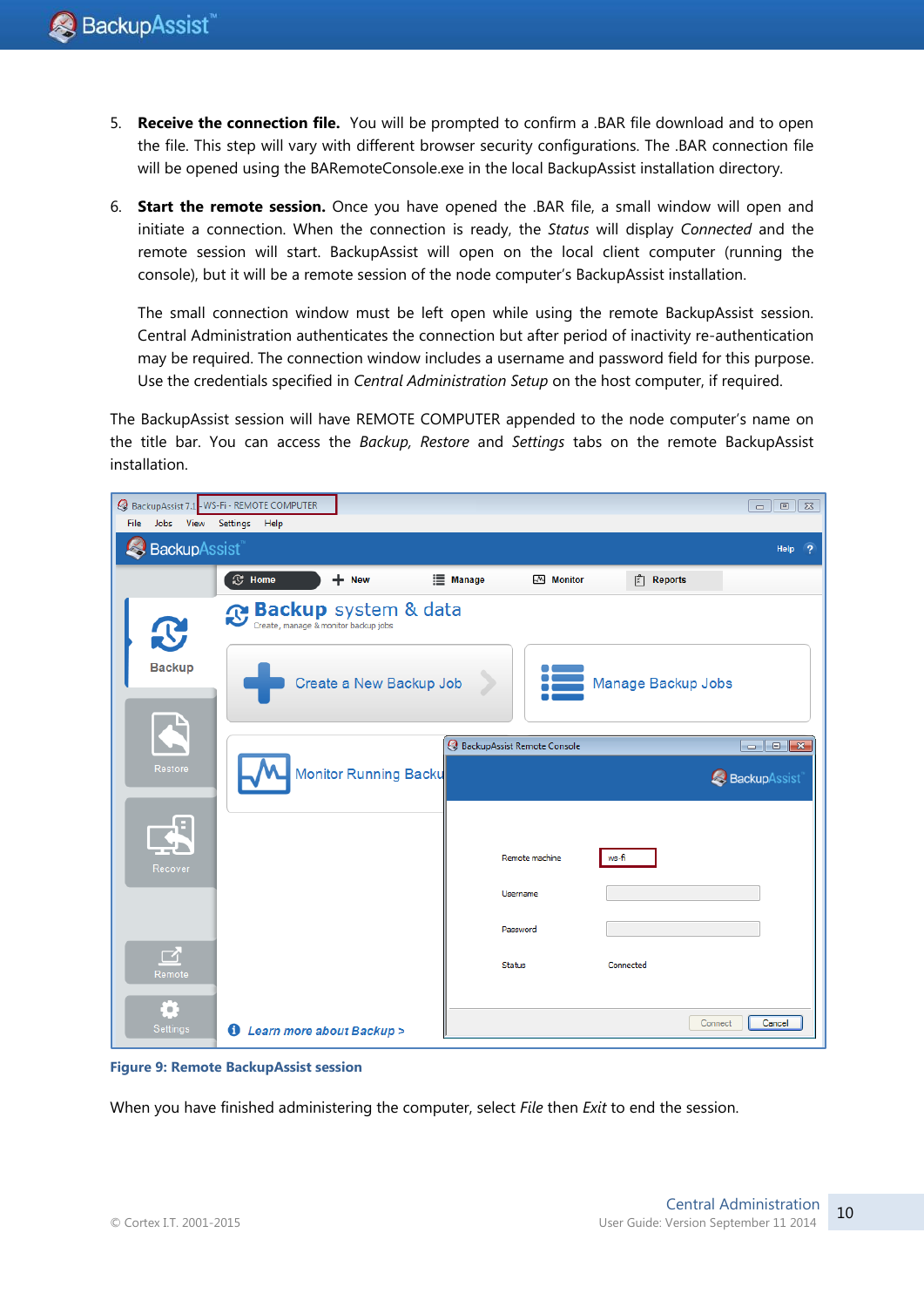## Central Administration implementation

The diagram below shows the roles of computers in a Central Administration implementation.



## The Remote Console Client

The *Remote Console Client* is used to facilitate a remote session, when using the Central Administration Console, if you do not have a local copy of BackupAssist installed.

To install the Remote Console Client:

- 1. Go to<http://www.backupassist.com/BackupAssist/download.php>
- 2. Download *Remote Console Client v7.x.x*.

The download steps will depend on your web browser's security configurations.

- 3. Open the downloaded installation file *setupRemoteConsoleClient\_7.x.x*
- 4. Confirm the licence agreement and destination as prompted, to complete the installation process.

#### **Once you have installed the** *Remote Console Client***, you do not need to manually run it.**

**Important**: The *Remote Console Client* starts automatically when you initiate a *remote session* using the *Central Administration Console*. The Remote Console Client is not used to open the Central Administration Console.

#### **Remote Console Client FAQ**

#### **What do I do differently now that I have the Remote Console Client?**

The *Central Administration Console* is commonly started by selecting it from the *Remote* tab in BackupAssist. By installing the Remote Console Client, you no longer need to have BackupAssist installed, so how you open the Central Administration Console will change.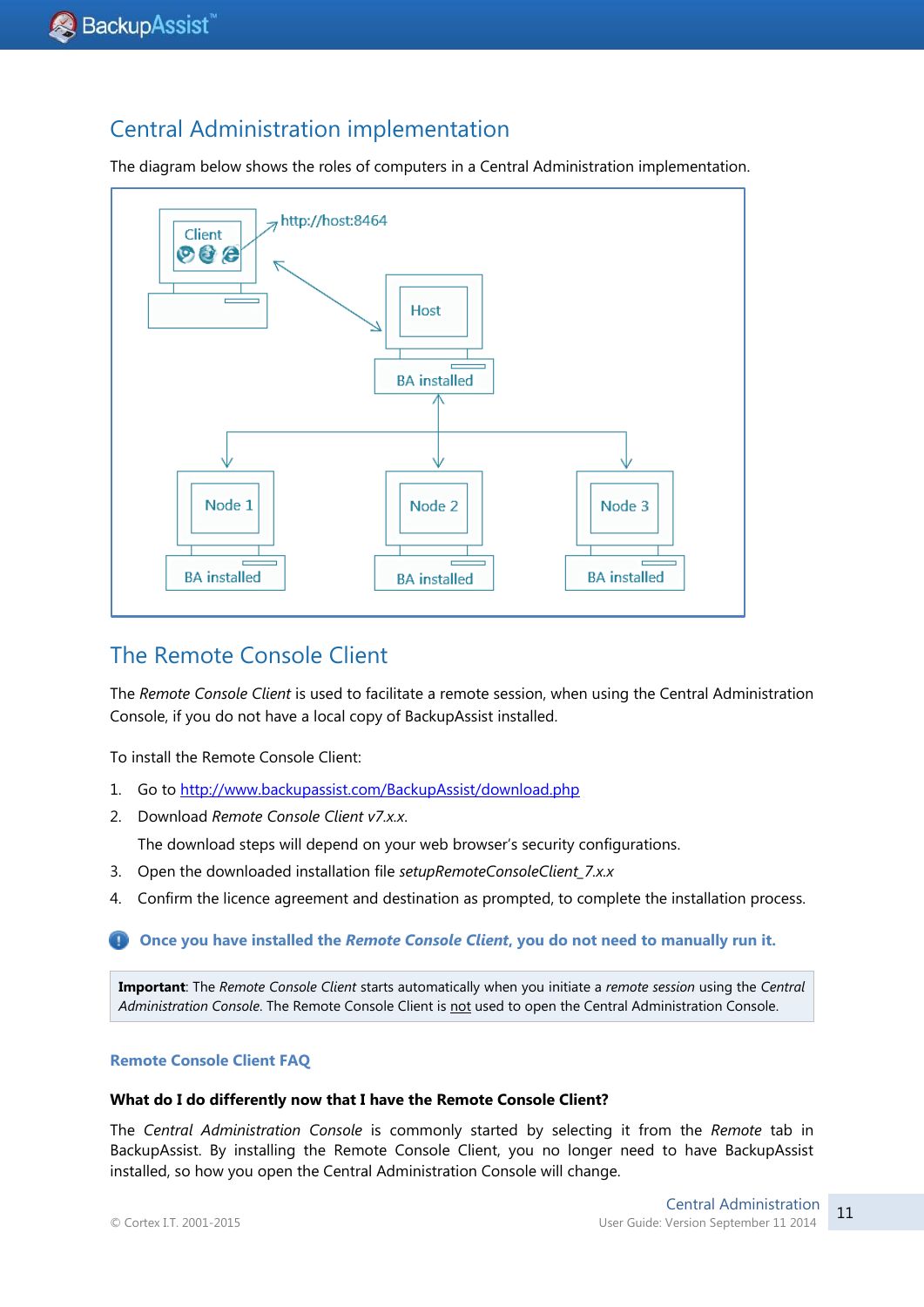#### **How do I open the Central Administration Console without BackupAssist?**

Start your web browser and open the Central Administration URL of a computer with BackupAssist installed. The URL is displayed under the *Remote* tab>*Central Administration Setup.* The BackupAssist computer must have Central Administration enabled to create the URL. Each BackupAssist installation you configure will have a different URL. It does not matter which one you choose. Save this URL as a favorite and use it each time you want to open the Central Administration Console.

#### **Why am I not able to open the Central Administration Console from the Remote Console Client?**

The Central Administration Console is a web console that is hosted by a licensed BackupAssist installation. The Remote Console does not have the ability to host the web console.

#### **Can I use my local computer to host the Central Administration Console?**

You can, but you need BackupAssist installed locally to do it. If you are not using your local computer for backups, you may not want to install BackupAssist locally and pay for a license.

#### **When and how does the Remote Console Client run?**

When you start a *remote session* from the *Central Administration Console*, the *Remote Console Client* will automatically start. It will give you the functionality of a local copy of BackupAssist, for the purpose of running a remote session. The computer you are going to remotely administer will send you a .BAR configuration file, and the Remote Console Client will open it and initiate a remote session.

#### **How do I start a remote session?**

A remote session is started within the Central Administration Console, by selecting either *Open BackupAssist Console*, on the *Computers* screen, or *Edit* from the *Manage* tab when you view the details of a specific computer.

#### **Do I use the URL of each backup computer to manage them with Central Administration?**

No. You choose one of your BackupAssist installation's URL to open the Central Administration Console, and add the other computers to that console. The computer with the URL you choose to use is called the host computer. The host computer will remember and authenticate the computers that have been added to it. For that reason, it is recommended that you choose one computer to be your host computer and use it every time.

In summary: you do not connect to the Central Administration URL of each computer that you want to administer. You choose one and it will act as a proxy to the other computers, when you add the other computers to the Central Administration Console's interface.

#### **What are the requirements for the different computers and their roles?**

Any computer can open the Central Administration *Console* in a browser. To open a *remote session* using the Central Administration Console, a computer must have either *BackupAssist* or the *Remote Console Client* installed. To be remotely managed, a computer must have BackupAssist installed and Central Administration configured under the BackupAssist *Remote* tab.

#### **What is the difference between the Central Administration Console, and a remote session?**

The Central Administration Console can be used to enable, disable, start, stop and monitor all backup jobs on your LAN. The console can also be used to start a remote session to any computer that has been added to it.

A remote session provides access to the *Backup* and *Settings* tabs (of the remote computer) so you can create and modify backup jobs and modify your BackupAssist settings.